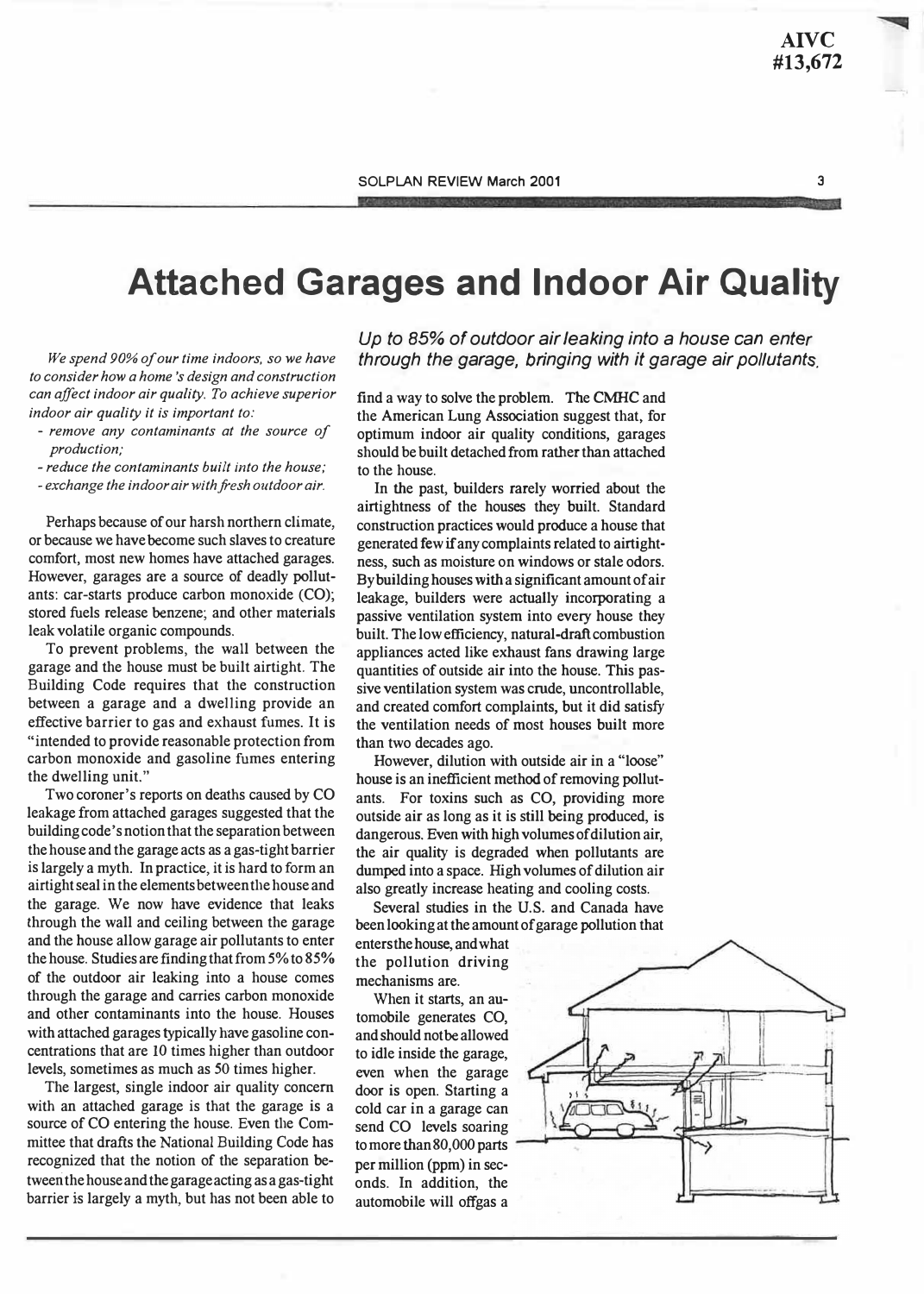whole range of fumes, especially as it cools down after use. As the CO leaks into the house it is diluted, so CO concentrations in the house will be lower than in the garage, but can still be at unsafe levels. It can take several hours for CO concentrations in the home to reach safe levels.

Twelve Anchorage area houses with attached garages were studied to assess carbon monoxide movement from the garage into the house. Data was recorded for normal living patterns. One and two-storey homes, with one-, two-, and three-car attached, heated garages were examined. The common surfaces included wall and ceiling areas ranging from 164 to 772 square feet. Results were used to calculate residents' exposure to CO.

It was found that CO from car-starts in the garage entered all but one of the houses. In four of the twelve houses, the exposure was 60% or more of the EPA exposure limit for ambient air, and in one case carbon monoxide exceeded the EPA limit. Exposure at the EPA limit can result in a carboxyhemoglobin level in the bloodstream at which the at-risk population (e.g., angina patients) begin to exhibit adverse symptoms.

In all but one of the houses, the house was at a lower pressure than the garage, thus sucking in garage pollutants.

## Carbon Monoxide

Carbon monoxide is a colorless, odorless, tasteless, non-irritating, and highly toxic gas produced when carbon-based fuels burn incompletely. Complete combustion of carbon and oxygen produces carbon dioxide  $(C<sub>0</sub>)$ , a non-toxic gas. Incomplete combustion happens when there is insufficient combustion air, insufficient time for complete combustion, incomplete mixing of air and fuel, or when the temperature drops below the combustion temperature. As CO is lighter than air, it moves easily throughout the house.

Carbon monoxide is absorbed rapidly by the

lungs and quickly

- Carbon monoxide poisoning can be prevented by:  $\blacktriangleright$  The proper design, installation, and maintenance of gas appliances.
	- $\mathcal V$  Venting combustion products to outdoors.
	- $\mathcal V$  Installing warning devices (carbon monoxide detectors).
	- $\mathcal V$  Preventing entry of garage gases into the house

passes into the blood. Carbon monoxide replaces oxygen in the bloodstream, causing CO intoxication and a lack of reasoning.

The affinity of CO and red blood cells (hemoglobin), is 200 to 270 times greater than the affinity of oxygen and hemoglobin. Hemoglobin carrying CO (carboxyhemoglobin) is not able to release oxygen to the tissues. Even small amounts of carbon monoxide in the air breathed will quickly increase the percentage of carboxyhemoglobin. Mild CO poisoning feels like the flu, but more serious poisoning can lead to breathing difficulty and death. Just how sick people get from CO exposure varies greatly from person to person, depending on age, health, concentration and length of the exposure. High concentrations are dangerous even for a short time.

Carbon monoxide is the leading cause of poisoning deaths in the U.S., where 3,500 to 4,000 people die annually, and an estimated 10,000 people lose a day's work or seek medical attention. Fires are the main cause of the fatalities, but automobile exhaust in attached garages and faulty heating equipment cause about one-third of the deaths. Canadian: numbers would be similar, in proportion to our population.

However, the true incidence of CO exposure is unknown and may be greatly underestimated because CO exposure can be easily misdiagnosed. In a 1995 incident in Ohio, five persons went to the local hospital with flu-like symptoms. Relatives asked the doctor three times if the cause could be carbon monoxide poisoning, but he said no, it was the flu. The family was sent home and three days later all five died of carbon monoxide poisoning. A Kentucky study found that 23. 6% of persons showing up at a hospital during February 1985 had elevated carboxyhemoglobin concentrations. None were initially diagnosed as suffering from carbon monoxide poisoning.

Attached garages increase CO problems in the home because houses are kept closed during winter, reducing air change to the outside, and keeping more CO inside for longer periods. In cold weather, vehicles also tend to be warmed in the garage for longer periods.

Cold engines produce higher concentrations of carbon monoxide for longer periods. In a cold start, the engine is cold but the fuel mixture is rich (causing more CO). The catalytic converter is also cold and ineffective. Even well-tuned engines will produce more than 80,000 ppm for the first minute or two of operation. The CO concentration will

).